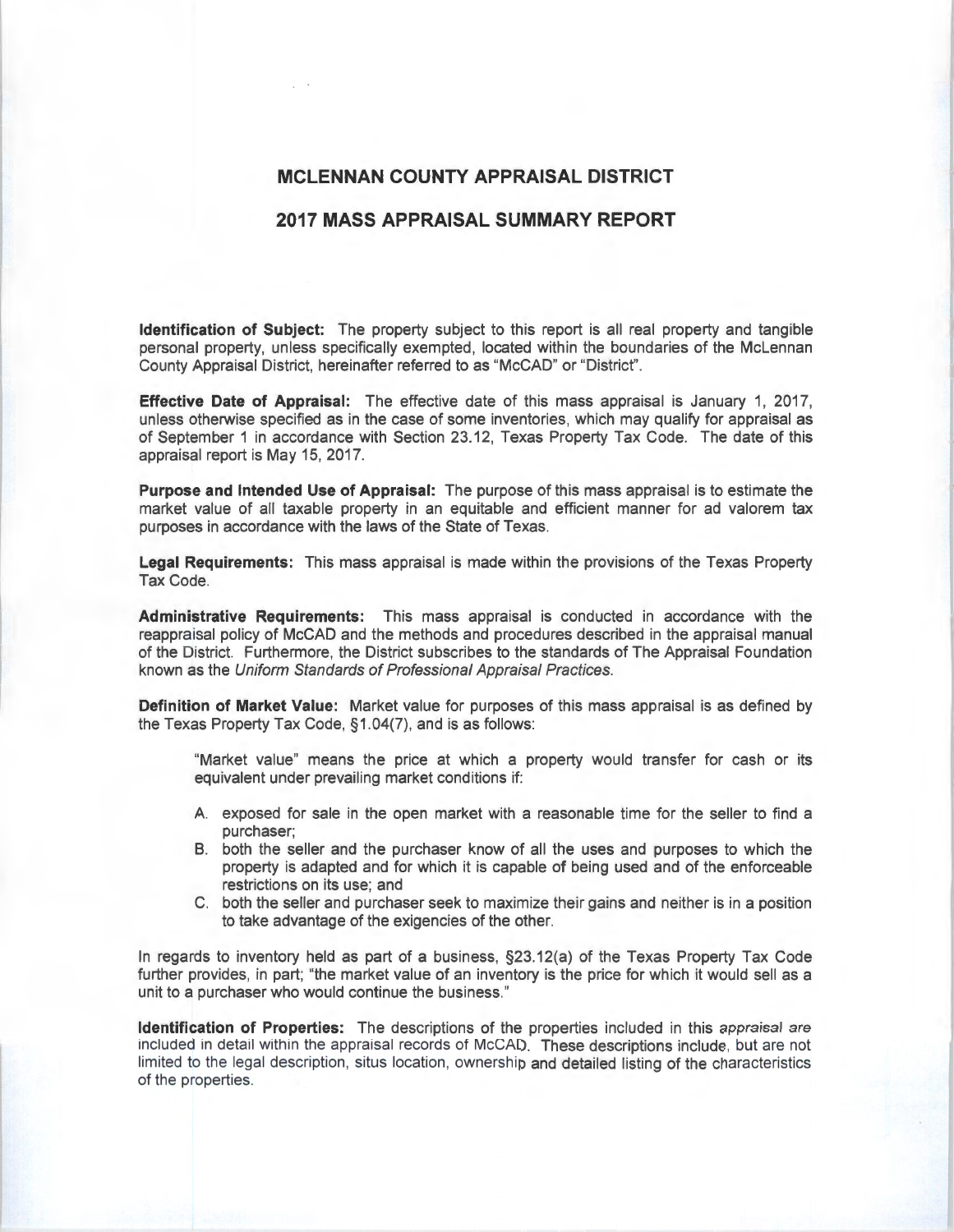**Property Rights to be Valued:** Properties are appraised in fee simple interest. However, restrictions, easements, encumbrances, etc., are considered on an individual basis. Fractional interests or partial holdings are appraised in fee simple for the total property and divided proportionately based on the pro-rated interests.

**Assumptions and Limiting Conditions:** The District has taken reasonable steps to secure adequate funding; however fiscal restraints do impact the mass appraisal process. Limited resources and personnel are available to perform the appraisals; therefore, it is not possible to physically inspect every property included on the appraisal roll. When physical inspections were conducted on real property, they were generally performed with exterior review only. It is assumed that the interior conditions are consistent with the exterior condition. When physical inspections were made for the valuation of personal property, inspections were made of the entire facility if allowed by the owner or management of the business.

This mass appraisal has been made under the following additional assumptions and limiting conditions:

- It is assumed that the title to the properties is good and merchantable.
- No liability is assumed for matters of a legal nature.
- Assumptions made in the report are based on the best knowledge and judgment of the appraiser and are believed to be typical of the market.
- All properties are appraised as if free and clear of any or all liens or encumbrances, unless otherwise stated.
- Existence of hazardous materials or other adverse environmental conditions are not considered, unless otherwise indicated.
- Any drawings, photographs, plan, or plats are assumed to be correct and are included solely to assist in visualizing the property.
- It is assumed that there is full compliance with all applicable federal, state, and local regulations and laws, unless otherwise noted.
- No responsibility is assumed for hidden or unapparent conditions in the property that may affect its value.
- It is assumed that all required licenses, certificates of occupancy, consents or other administrative authority from local, state or federal governments can be obtained or renewed for any use on which the value estimate contained in this report is based.
- A specific survey and analysis of properties to determine compliance with the provisions of the Americans with Disabilities Act has not been performed and possible noncompliance has not been considered in valuing these properties.
- While it is believed all information included in the appraisal is correct and accurate; the appraiser does not guarantee such.

This report may not be used for any purpose or by any person other than the party to which it is addressed without the written permission of the Mclennan County Appraisal District.

**Scope of Appraisal:** The scope of the appraisal relates to the nature of the appraisal assignment and the extent of collecting, confirming, and reporting the data, which provides the basis for the estimate of value.

The three generally accepted approaches to value are considered in estimating the market value for each property, with the most appropriate method given the greatest emphasis.

A market based cost approach is considered the most appropriate for single family residential, most owner occupied commercial, and mobile homes since this method reflects the actions of buyers and sellers in the market, with some exceptions. This approach is based on the principal that a buyer will not pay more for a property than the cost of acquiring a vacant site and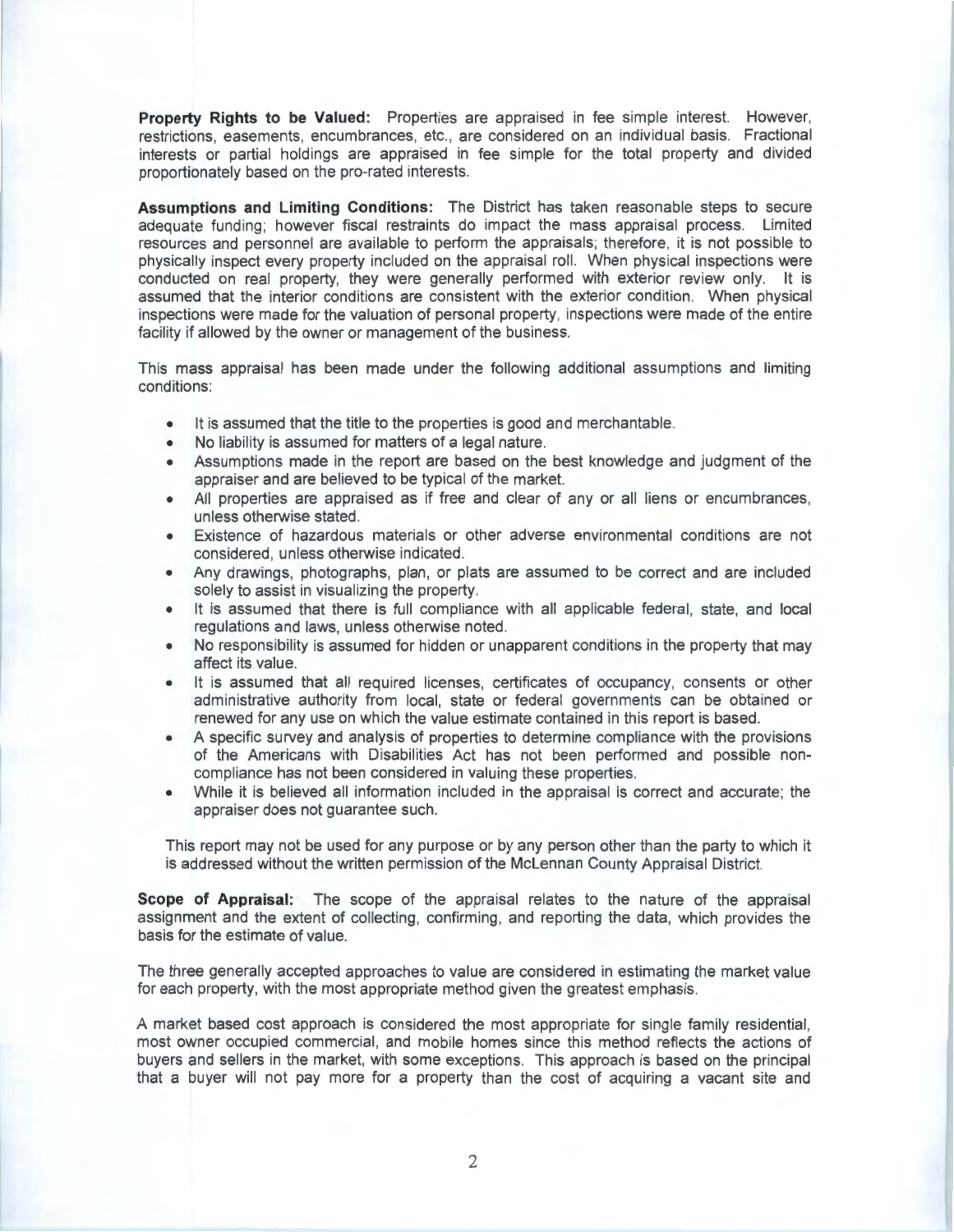constructing a substitute structure of comparable utility, assuming no costly delays in construction.

The sales comparison method is used for vacant lots and land because it reflects the actions of the market place. Where there are no vacant lot sales, an allocation by abstraction is used to value land. Since these properties typically do not produce any income, the income approach to value is given minimal emphasis.

In the event a property is unavailable for inspection and the owner has not supplied any information, the appraiser has estimated the measurements and condition of the improvements or a lump sum value for the property.

Personal property is appraised utilizing the cost approach to value. The market approach is used for some categories of personal property when available.

All appraisal estimates are made in compliance with requirements as provided in the Texas Property Tax Code.

This report is applicable to the following property types: single family and multifamily residential, vacant lots and acreage, farm and ranch properties, commercial and industrial properties, mineral, utility, business personal property and mobile homes.

**Personnel Resources:** The Mclennan County Appraisal District staff consists of 41 full-time employees within the departments listed below.

- 4 Administration
- 9 Technology/Valuation
- 5 Customer Service
- 10 Residential Valuation
- 5 Commercial Valuation
- 5 Personal Property Valuation
- 3 GIS Mapping

The administrative staff is responsible for overall planning, organizing, staffing, coordinating , and supervising McCAD and the appraisal activities. The appraisal duties are divided among three departments: Residential, Commercial, and Personal Property. The Residential Department is responsible for appraising all residential housing, and mobile homes in the District. The Commercial Department is responsible for appraising all commercial, industrial, utility, multifamily real property, excluding 4-plexes and smaller in the District. Land is appraised by both the residential and commercial departments. The Personal Property Department appraises business personal property. The Customer Service Department is responsible for exemptions, owner addresses, some data entry, and first response to the property owner. Several support staff are responsible for data entry and verification of data. The Chief Appraiser, Assistant Chief Appraiser and all appraisers are registered with the Texas Department of Licensing and Regulation. All but three of the twenty-two appraisers have obtained their Registered Professional Appraiser (RPA) certification. The Chief Appraiser and Assistant Chief Appraiser also has his RPA and RTA designation.

The Mclennan County Appraisal District contracts with Capitol Appraisal Group Inc. to appraise its personal property utility properties (Category J).

**Data Collection and Verification Resources:** The Mclennan County Appraisal District is responsible for approximately 121,607 real and personal property accounts covering approximately 1, 198 square miles. McCAD is responsible for appraising property for 44 entities comprised of twenty (20) school districts, nineteen (19) cities, three (3) special districts,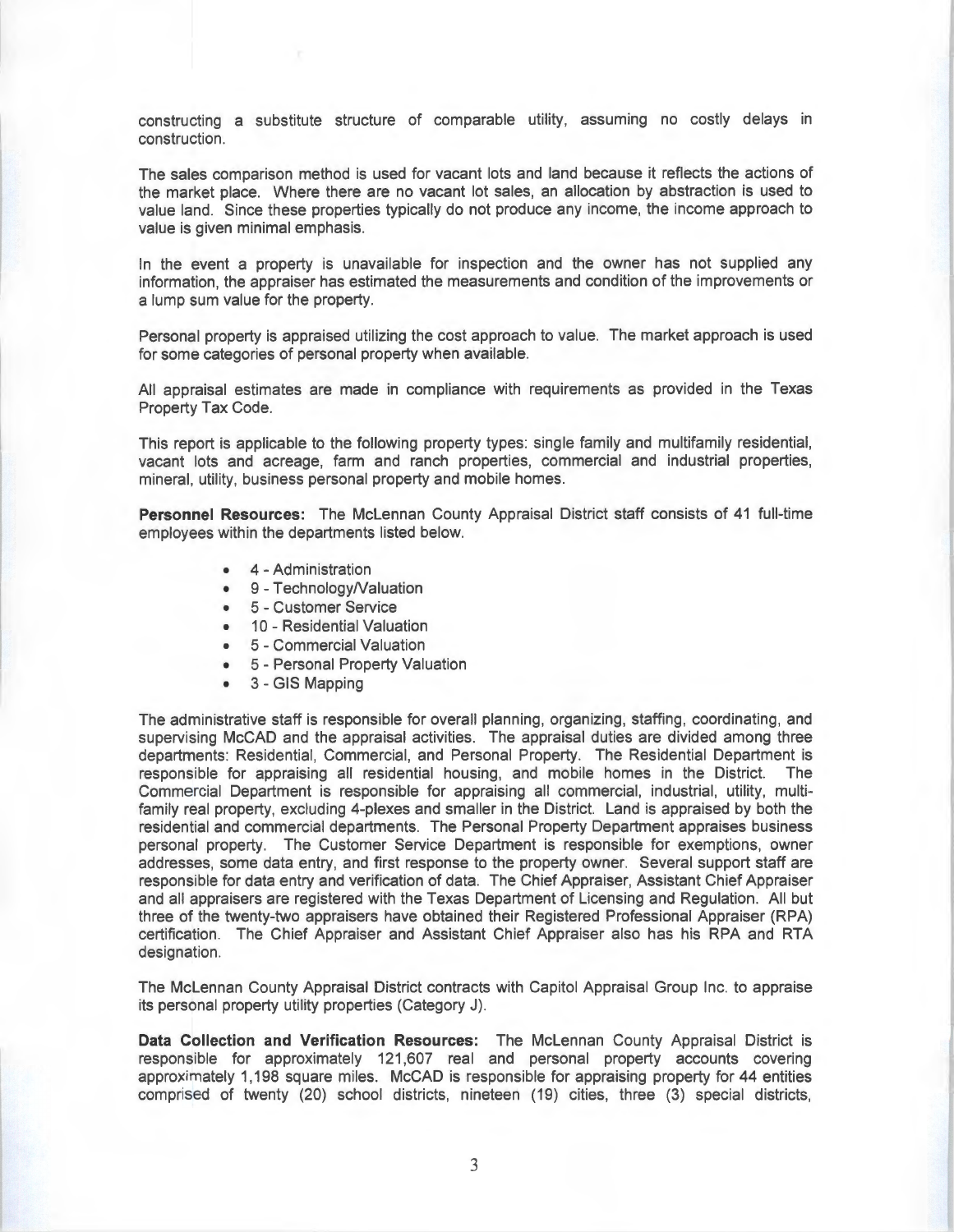Mclennan County and Mclennan Community College. Appraisal records are maintained in a computer automated mass appraisal (CAMA) system.

Property characteristic data is recorded for each property to be appraised. Resources for the discovery, describing, and listing of property include, but are not limited to the following: field inspections by appraisal staff, renditions, deed records, plat records, and assumed name certificates filed for record with the Mclennan County Clerk's office, city building permits, local fee appraisers, builders and realtors, newspaper publications, maps, and other appraisal records of the District.

Construction costs are gathered from available sources including, but not limited to the Marshall and Swift Valuation Service and local builders and developers for use in the cost approach to value.

Information for the sales comparison approach is gathered from properties within the appraisal district through the mailing of questionnaires to grantors and grantees, utilization of the local Multiple Listing Service (MlS), and all other available sources deemed reliable. Sales data is entered into the "Sales Module" of the appraisal database making it available for use by the appraisal staff. Sales are checked for validity by appraisal and clerical staff.

Rental rates, expenses and occupancy rates are gathered on income producing properties for use in the income approach to value through questionnaire mailings, owner filed property reports and telephone surveys. Income and expense information is entered into a spreadsheet database for analysis and use by district appraisers.

Information relating to business personal property is collected during the normal inspection process and through owner filed renditions and property reports. Costs are also researched for personal property using NADA Guides and other sources.

General trends in new construction techniques, construction costs, interest rates and other pertinent data are gathered from various sources such as trade journals, Marshall and Swift Valuation Service, university real estate research centers, and any other sources deemed appropriate and reliable.

**Preliminary Analysis:** A ratio analysis is performed for all types of property to determine the accuracy of schedules and properties that need visual inspection or reappraisal.

**Area Analysis:** Subject properties are all located within Mclennan County, Texas. Nine school districts that have properties are located across the Mclennan County line, into portions of Hill, Limestone, Falls, Bosque, Bell, and Coryell Counties. All these properties are worked by the Appraisal Districts in those counties. The City of Waco is located in Mclennan County, surrounded by several smaller cities. Waco has a population of approximately 132,356 which is about half of the total county population. Baylor University, with a student enrollment of approximately 15,834, is located in Waco. The area also contains a technical college, Texas State Technical College and a junior college, Mclennan Community College.

With relatively low interest rates and a growing economy in Waco, new construction and market activity are increasing at a rapid rate in some areas.

**Neighborhood Analysis:** Neighborhood analysis examines how economic, social, physical, and governmental forces affect property values. The effects of these factors are used to identify neighborhoods. Properties whose values are influenced by the same economic, social, physical and governmental forces are grouped as neighborhoods. Included in the neighborhood analysis is the consideration of patterns of development and property use. Neighborhoods typically experience a three-stage cycle: development, stability, and decline.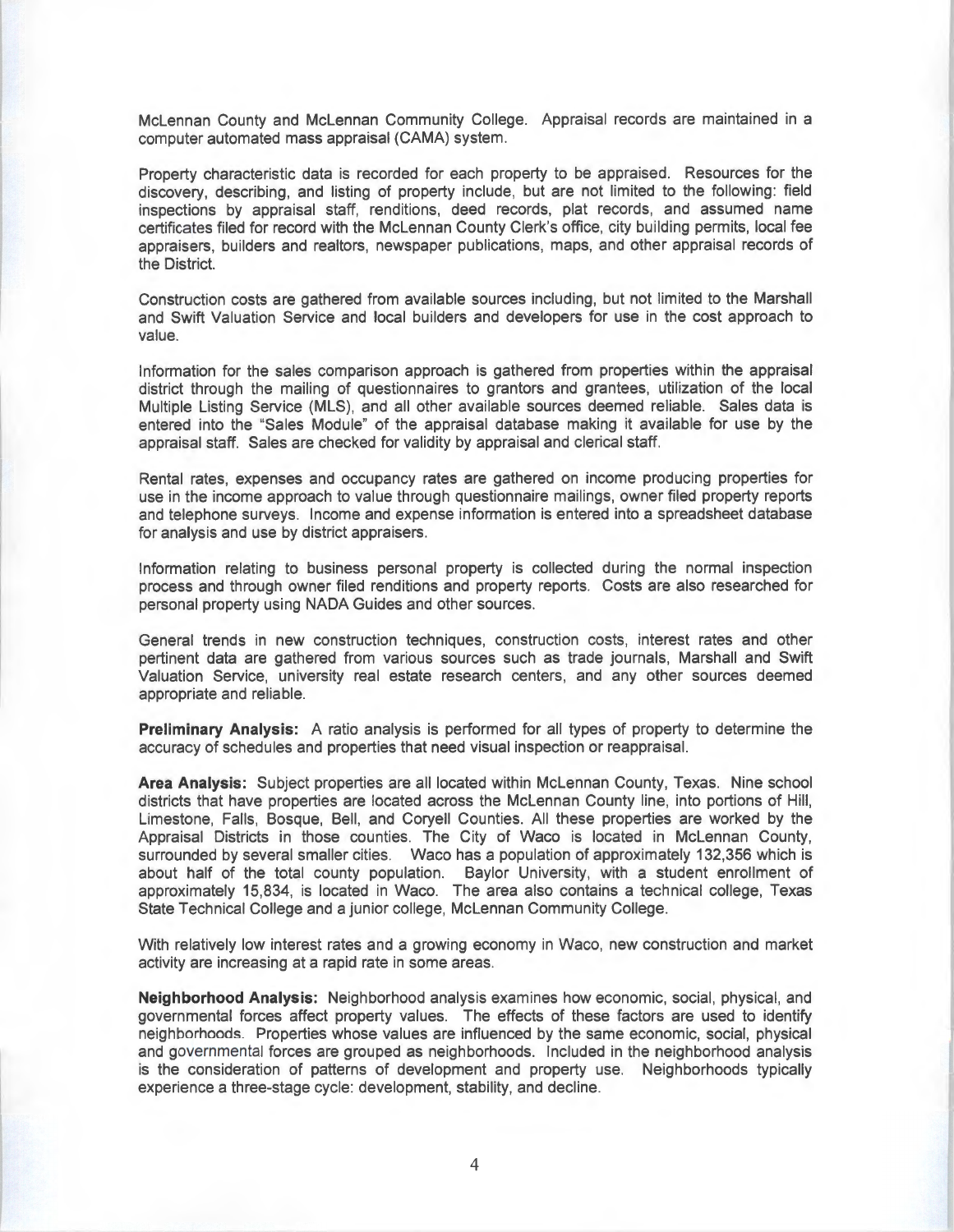**Highest and Best Use:** Highest and best use is the reasonably, probable and legal use of vacant land or improved property, which when physically possible, financially feasible, and appropriately supported, results in the highest value for the property. For improved properties, the highest and best use determination of a site is made both as if the site is vacant and as improved. The highest and best use for residential property that has a homestead exemption is by law its current use even though its highest and best use may be commercial or industrial.

**Data Collection and Validation:** Appraisers are assigned areas to work annually either by aerial photography or physical inspection. Although most inspections are performed as a drive-by, properties with changes such as additions, swimming pools, and etc. are conducted by an on-site inspection or aerial photos if the image allows. Properties where physical data has been questioned or requires reviewing, inspections may include confirming the dimensions of structures and/or a complete interior and exterior inspection. The field appraiser determines the extent of the inspection needed. A walk-through inspection is made on all new construction if possible. Physical characteristics such as size, quality of construction, detail and property amenities are determined during these inspections. Additionally, size is confirmed though sources such as building permits, construction plans, aerial photos and realtor information. All available and reliable resources are used in pursuit of accurate characteristic data for each property.

Recently sold properties, with high variances from typical sales ratios are site inspected or inspected by aerial photos to ensure proper classification and accurate characteristic descriptions prior to being used in ratio studies or being used to develop market value adjustment factors. They are also checked for any enhancements made prior to sale that may update effective age or change over all depreciation since the last inspection and appraisal.

**Depreciation:** Depreciation is the loss in value from replacement cost new of an improvement or personal property item due to physical deterioration, functional obsolescence and/or economic obsolescence. Each property, during the on-site review process, is assigned a depreciation factor based on the observed physical condition of the property. Additional adjustments may be made to the property for functional or economic obsolescence if conditions so warrant. Personal property is depreciated using the age-life method based on a typical economic life for each personal property component type.

**Testing:** Appraised values to sale price ratio studies are conducted to determine the accuracy of values in the District. All areas are tested every year based on the availability of sales information. Ratio tests are performed first to see if global or general adjustments should be made to the cost and/or depreciation schedules or if certain geographic areas or improvement subclasses require reappraisal. The final ratios are performed by school district and/or state code, where sales information is available. Stratification is performed to help in determining if certain valued properties need to be reappraised.